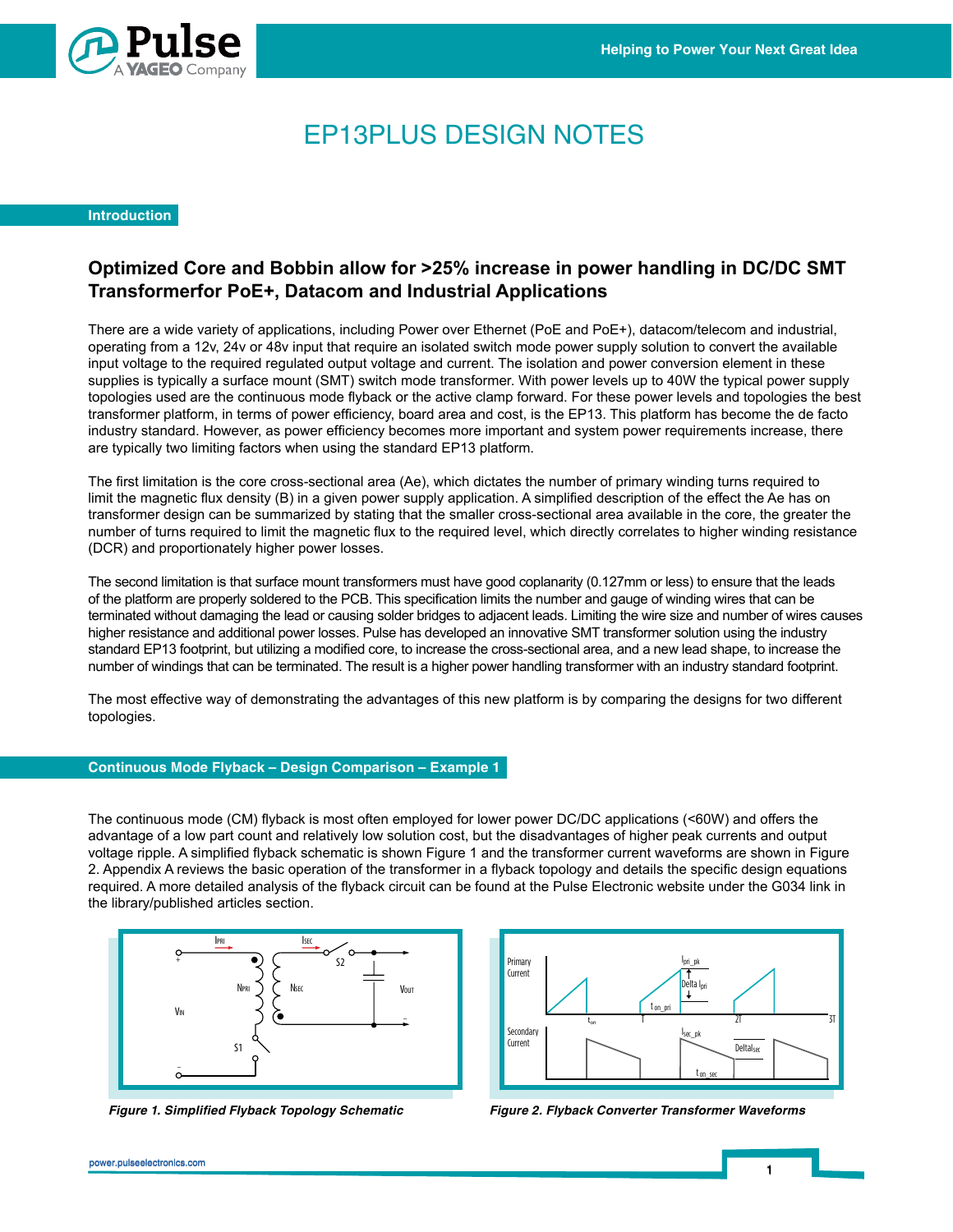For purposes of this comparison, flyback transformers were designed for a 33-57v input and 5v output at six different power levels (20W to 45W) on both the standard EP13 and EP13Plus platforms. The inductance requirements and peak and rms currents are shown in Figure 3. The power loss within the transformers was compared and is shown in Figure 4.

| <b>Output Power (5v/xxW)</b>            |            |            |  |         |                               |             |  |  |
|-----------------------------------------|------------|------------|--|---------|-------------------------------|-------------|--|--|
|                                         | <b>20W</b> | <b>25W</b> |  | 30W 35W | <b>40W</b>                    | 45W         |  |  |
| <b>Ind</b>                              |            |            |  |         | 54uH 43uH 36uH 31uH 27uH 24uH |             |  |  |
| lpk_pri  2.3A  2.8A  3.4A  4.0A  4.5A   |            |            |  |         |                               | 5.1A        |  |  |
| I_rms_pri  1.1A  1.4A  1.6A  1.9A  2.2A |            |            |  |         |                               | 2.5A        |  |  |
| I_rms_sec 5.6A 7.0A 8.4A 9.8A           |            |            |  |         |                               | 11.2A 12.6A |  |  |



Figure 3. CM Flyback Transformers (33-57v input, 200kHz)

**Figure 4. Comparison of Power Loss in Xfrm at Dierent Output Powers (33–57 Vin, 200kHz, CM Flyback, Vout=5v)**

Because the EP13Plus has a larger cross sectional area, fewer turns are required and this, along with the modified **DESIGN NOTES** Simplified Forward Topology Schematic Because the EP for its has a larger cross sectional area, lewer turns are required and this, along with the mounie<br>lead, allows for lower winding resistance. As can be seen Figure 3 as the output power increases, the power difference between the standard EP13 and EP13Plus widens. The output power a transformer can deliver, for a given<br>temperature rise, is directly prepertional to the power loss within the transformer. So a 25% reduction in t temperature rise, is directly proportional to the power loss within the transformer. So a 25% reduction in transformer loss with the new EP13Plus represents a proportional 25% increase in output power capability. As an example for a 45C<br>The LB43 in flybook made, as a deliver 25M byt the ED13Plus see deliver 20M of several rise the EP13, in flyback mode, can deliver 25W but the EP13Plus can deliver 32W of power.

### **Active Clamp Forward Transformer — Design Comparison — Example 2** requirements but comes at the cost of added complexity and higher

The active clamp forward is often implemented in applications between 20-200W and offers the advantage of excellent The active clamp forward is often implemented in applications between 20-2000 and oners the advantage or excellent<br>efficiency due to facilitation of zero volt switching, lower drain voltages and low output inductance requi the cost of added complexity and higher component count. A simplified active clamp forward schematic is shown in Figure 5 and the transformer current waveforms are shown in Figure 6. The basic operation of the transformer in a forward topology along with the relevant design equations are detailed in Appendix B. component count. A simplified active clamp forward schematic is shown





for these designs are shown in the Figure 7. The power loss within the

**Figure 5. Simplified Forward Topology Schematic Figure 6. Forward Converter Transformer Waveforms** Figure 5.

For purposes of the comparison, forward transformers were designed for a 33-57v input and 5v output at six different power levels (20W to 70W) on both the standard EP13 and EP13Plus platforms. The rms currents for these designs are shown in the Figure 7. The power loss within the transformers was compared and is shown in Figure 8.

Figure 5. Simplified Forward Topology Schematic

Comparison of Power Loss in Xfrm at Dierent Output Powers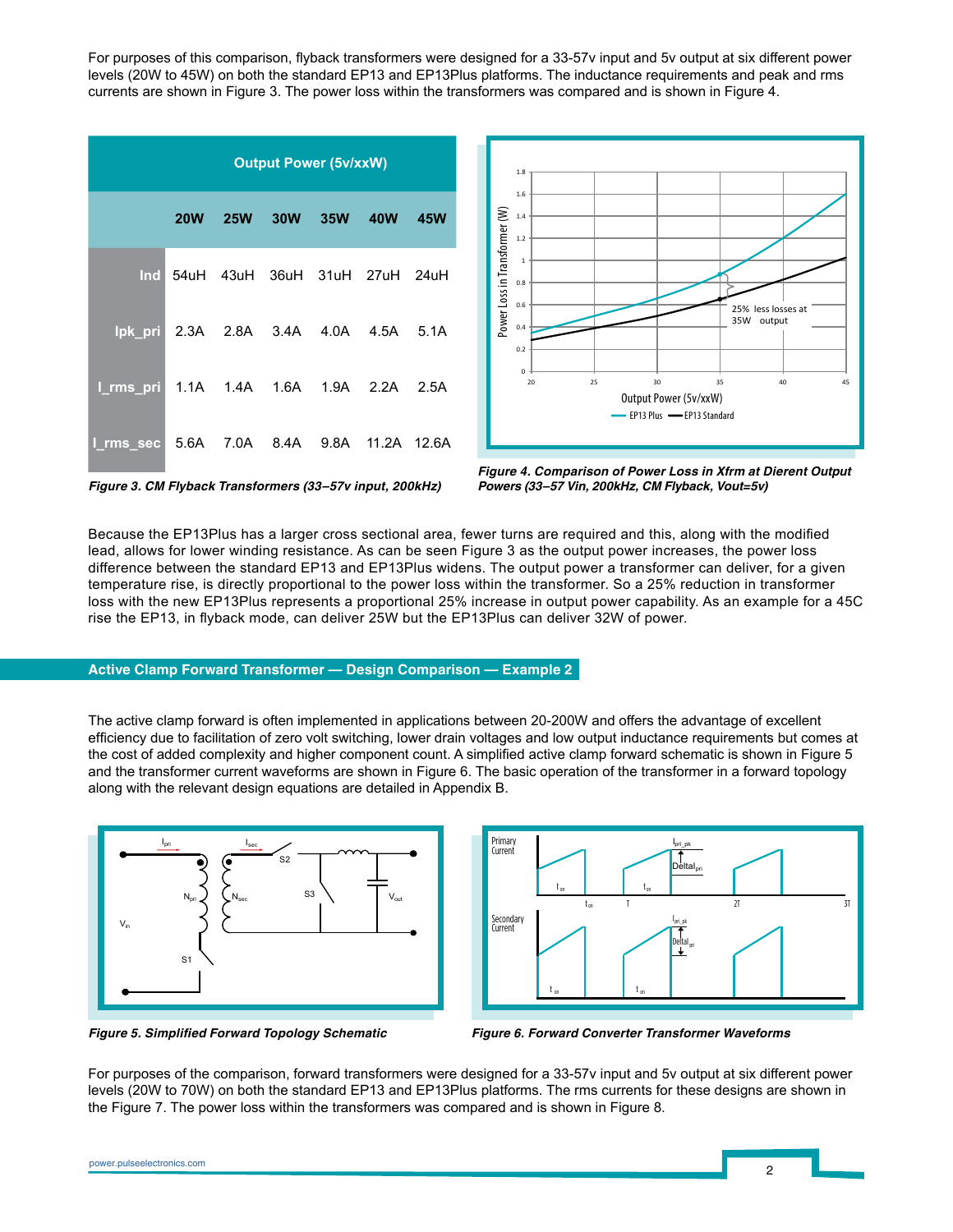| <b>Output Power (5v/xxW)</b>                    |      |     |     |     |     |      |  |  |  |  |  |
|-------------------------------------------------|------|-----|-----|-----|-----|------|--|--|--|--|--|
| <b>Output</b><br><b>Power</b>                   | 20   | 30  | 40  | 50  | 60  | 70   |  |  |  |  |  |
| <b>Output</b><br><b>Current</b>                 | 4    | 6   | 8   | 10  | 12  | 14   |  |  |  |  |  |
| <b>Xfrm</b><br><b>Sec RMS</b><br><b>Current</b> | 3.2  | 4.8 | 6.4 | 8.1 | 9.7 | 11.3 |  |  |  |  |  |
| <b>Xfrm</b><br><b>Pri RMS</b><br><b>Current</b> | 0.90 | 1.3 | 1.8 | 2.2 | 2.7 | 3.1  |  |  |  |  |  |



**Figure 7. Active Clamp Forward Transformers (35-57 V input, 200kHz)**

**Figure 8. Comparison of Power Loss in Xfrm at Diferent Output Powers (33-57 Vin, 200kHz, Active Clamp Forward, Vout=5v)**

As we saw in the flyback design example, as the output power increases the difference in power loss between the standard EP13 and EP13Plus also increases. Again, the output power a transformer can deliver, for a given temperature rise, is directly proportional to the power loss within the transformer. The 25% reduction in transformer loss with the new EP13Plus represents a 25% increase in output power capability. As an example for a 45C rise the EP13 can deliver 42W, in a forward topology, but the EP13Plus can deliver 53W.

#### **Conclusions**

The innovative design approach for the new Pulse EP13Plus platform has a demonstrated ability to provide 25% more power handling in the same footprint and mechanical size as the industry standard EP13. This offers designers the flexibility to increase power density or to lower thermal loads in existing designs. To assist power supply designers in incorporating this new platform Pulse has released a catalog series of EP13Plus transformers for continuous mode flyback and active clamp forward topologies. These 12 designs cover both 9-57v and 33-57v input ranges and can provide six different output voltages from 3.3v to 24v.

#### **CM Flyback – 33 to 57v input, 200kHz**

PA3855.001 – 2 x 3.3v/3.5A output PA3855.002 – 2 x 5.0v/3.0A output PA3855.003 – 2 x 12v/1.5A output

#### **CM Flyback – 9 to 57v input, 200kHz**

PA3855.004 – 2 x 3.3v/3.2A output PA3855.005 – 2 x 5.0v/2.2A output PA3855.006 – 2 x 12v/1.0A output

#### **Active Clamp Forward – 33 to 57v input, 200kHz**

PA3856.001 – 2x 3.3v/8A output PA3856.002 – 2 x 5v/7A output PA3856.003 – 2 x 12v/3A output

#### **Active Clamp Forward – 9 to 57v input, 200kHz**

PA3856.004 – 2 x 3.3v/5A output PA3856.005 – 2 x 5.0v/3.5A output PA3856.006 – 2x 12v/1.6A output

**Appendix A – Continuous Mode Flyback Transformer Operation**

The basic operation of the flyback topology can be broken into two operating states, the on-time and the off-time. The on-time is when S1 (input side switch) is closed and the input voltage is applied to the transformer causing the current on the primary to ramp upward in proportion to the transformer magnetizing inductance. During this time S2 (output side switch) remains open (either through the diode action or as a controlled switch) so the transformer must store the input energy in its magnetic field as the secondary current path is blocked. The off-time begins when switch S1 is opened and switch S2 is closed creating a current path to the output. During this time the stored energy in the transformer is transferred to the secondary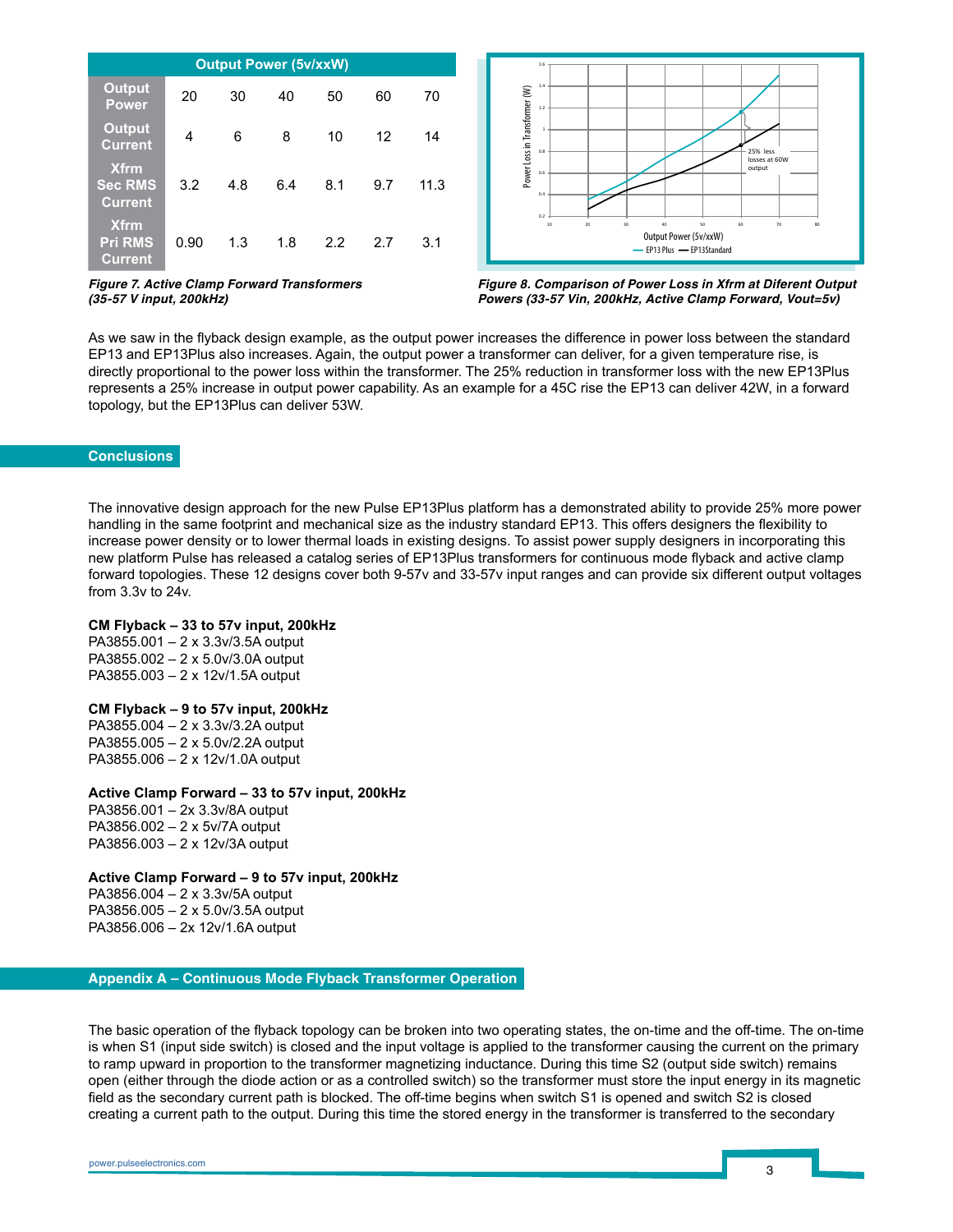winding and discharged to the output. This cycle is repeated at the operating frequency (FreqkHz) or cycle time (T). If during the off-time the secondary current reaches zero the power supply is said to be operating in discontinuous mode. If the current remains above zero the power supply is said to be in continuous mode. ing the secondary current reaches zero the secondary current reaches  $\alpha$ 

For the purposes of the above flyback transformer comparison we set two circuit operating points. First, we targeted the maximum duty cycle (ie: on\_time/cycle\_time or ton/T) to be <0.45 which determines the turns ratio as follows:

(1) 
$$
N = N_{\text{pri}} / N_{\text{sec}} = (V_{\text{in\_min}} - Vs1) \times D_{\text{max}} / ((V_{\text{out}} + V_{s2}) \times (1 - D_{\text{max}}))
$$

Second, as it is not possible to have a supply that will operate in continuous mode across the entire range of output power we observal, as the net possible to have a supply that the supply will transition between continuous and discontinuous mode.<br>Will target a minimum output current, I<sub>outmin</sub>, at which the supply will transition between continu As can be seen in Figure 9 the transition point will vary with input voltage.

For the purposes of this comparison we selected an output current of 50% of full load at minimum input voltage. This current determines the required primary inductance as follows:

$$
Lmin\_uH = (Vout + Vs2) \times (1 - Dmax)^2 \times N^2 \times 1000 / (2 \times Ioutmin \times FreqkHz)
$$

Finally, in order to complete the transformer designs we need to know the peak primary current and heating or rms currents in the transformer which can be found using the following equations:

(3)  $I_{\sf ripple\_sec} = (V_{\sf out} + V_{\sf s2}) \times (1 - D) \times N^2 \times 1000$  /  $((L_{\sf pri\_uH} \times F_{\sf redkHz})$ 

(4) 
$$
I_{\text{pk\_sec}} = I_{\text{out\_max}} / (1 - D) + 0.5 \times I_{\text{inpole\_sec}}
$$

(5)  $I_{\text{rms\_sec}} = [(1 - D) \times I_{\text{pk\_sec}} - I_{\text{rpple\_sec}} \times I_{\text{pk\_sec}} + I_{\text{rpple\_sec}}]^5$ 

(6) 
$$
I_{\text{pk\_pri}} = I_{\text{pk\_sec}} / (N \times n_{\text{efficiency}})
$$

(7)  $I_{\text{rms\_pri}} = [(D) \times I_{\text{pk\_pri}} - I_{\text{ripole\_pri}} \times I_{\text{pk\_pri}} + I_{\text{ripole\_pri}}]^5$ 

With the above information, the first step in the flyback transformer design was to determine how many primary turns are required in order to prevent core saturation, represented by the equation:

(8) 
$$
N_{\text{pri}} = L_{\text{pri\_uH}} \times I_{\text{pk\_pi}} \times 100 / (B_{\text{pk\_gauss}} \times Ae_{\text{cm2}})
$$



**Figure 9. Boundary Condition — Iout vs Vin (33-57v**  Figure 9. **Input, 5v/9A output, 200kHz with 5.25 to 1 ratio and 24uH)**

A good rule of thumb for maximum flux density (Bpk\_gauss) is 2800 G but it will vary somewhat depending on the ferrite core material selected. With the turns ratio known, the number of secondary turns was found and then the strands and gauge of wires that can fit within the core window and be terminated on the pins was determined. Because the EP13Plus has a larger core area it requires less turns to allow for the same Lpri and lpk pri, and the lead arrangement allows for larger wires, reducing the winding resistance.

#### **Appendix B – Active Clamp Forward Transformer Operation**

The basic operation of this topology can be broken into two operating states. During the first state, on-time, switch S1 (input side switch) is closed and the input voltage is applied to the transformer. Also during this time switch S2 is closed, and S3 is opened, allowing the input current to be transferred, via the magnetic field of the transformer, directly to secondary winding and through to the load. The secondary current will be a function of the primary current and the turns ratio of the transformer. During the second state, off-time, switch S1 and S2 are opened effectively disconnecting the transformer from the circuit. Switch S3 is closed, allowing current to continue to flow to the load from the stored energy in the output inductor. This cycle is repeated at the operating frequency or cycle time. The duty cycle (D) is the ratio of on-time over cycle time  $(t_{\alpha}/T)$ 

For the purposes of this comparison we set the duty cycle  $(D_{max})$  to <0.65 which determine the turns ratio per the following equation:

(10) 
$$
N = N_{\text{pri}} / N_{\text{sec}} = (V_{\text{in\_min}} - V_{\text{st}}) \times D_{\text{max}} / (V_{\text{out}} + V_{\text{st}})
$$

As there is no energy storage required in a forward transformer, the limiting design factor is power loss and temperature rise. It is therefore necessary to optimize the combination of core losses and copper losses. The core losses are caused by the volt-usec applied to the transformer primary and are minimized by increasing the number of primary turns.